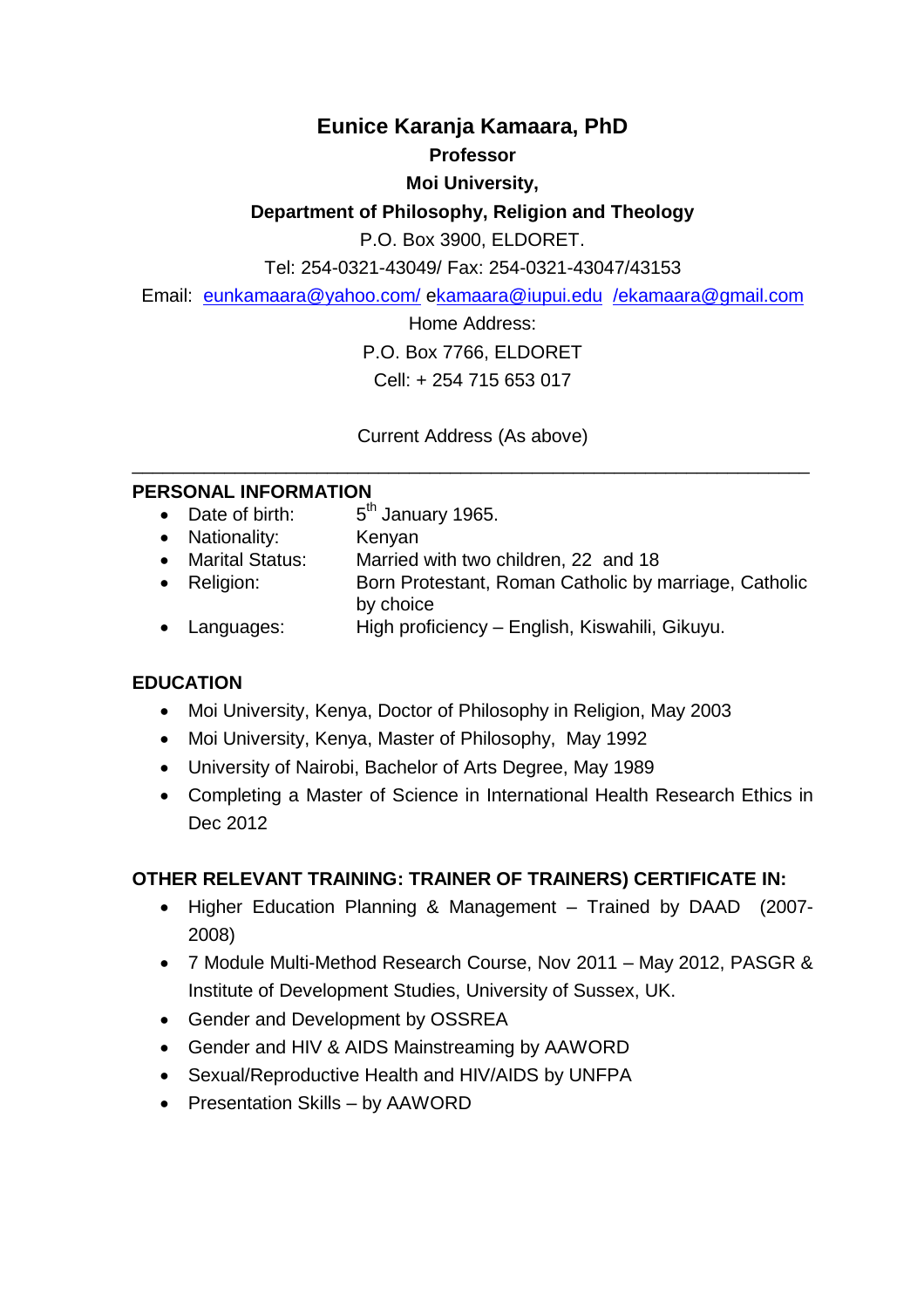# **CURRENT POSITION**

- Professor of Religious Studies, Moi University, Department of Philosophy, Theology and Religious Studies, Moi University
- International Affiliate Professor, Indiana University Purdue University Indianapolis (IUPUI), Indiana, US

# **COURSES OFFERED**

POST-GRADUATE LEVEL

- Advanced Research Methods in Cultural/Religious Studies in Africa
- Interreligious Dialogue
- Religion, Society and Development
- Gender and Development in Africa
- Religion and Human Rights in Africa

# UNDERGRADUATE LEVEL

- Contemporary African Christianity
- African Christian Theology
- Religion and Health
- Research Methods in Cultural/Religious Studies
- Religion Culture and Communication
- Rites of Passage from Childhood to Adulthood
- Cultures of East Africa
- Issues in Social Ethics in Contemporary Africa
- Religion and Science
- Youth and Religion
- Women and Religion
- Religion and Environment in Africa

# **PROFESSIONAL ACCOMPLISHMENTS:**

- **Professor** in Religious Studies, Moi University, Kenya , (Aug 2011 Present)
- DAAD **trainer** on Higher Education Planning and Management
- **International Affiliate Professor**, IUPUI, Indiana, US (Nov. 2006 Present)
- **Inaugural President***,* Indiana University Kenya Alumni.
- **Inaugural President***, REAL Kenya Chapter*
- **Initiated** Building Stronger Universities (BSU) partnership program between Universities in Kenya and Universities from Denmark, 2011.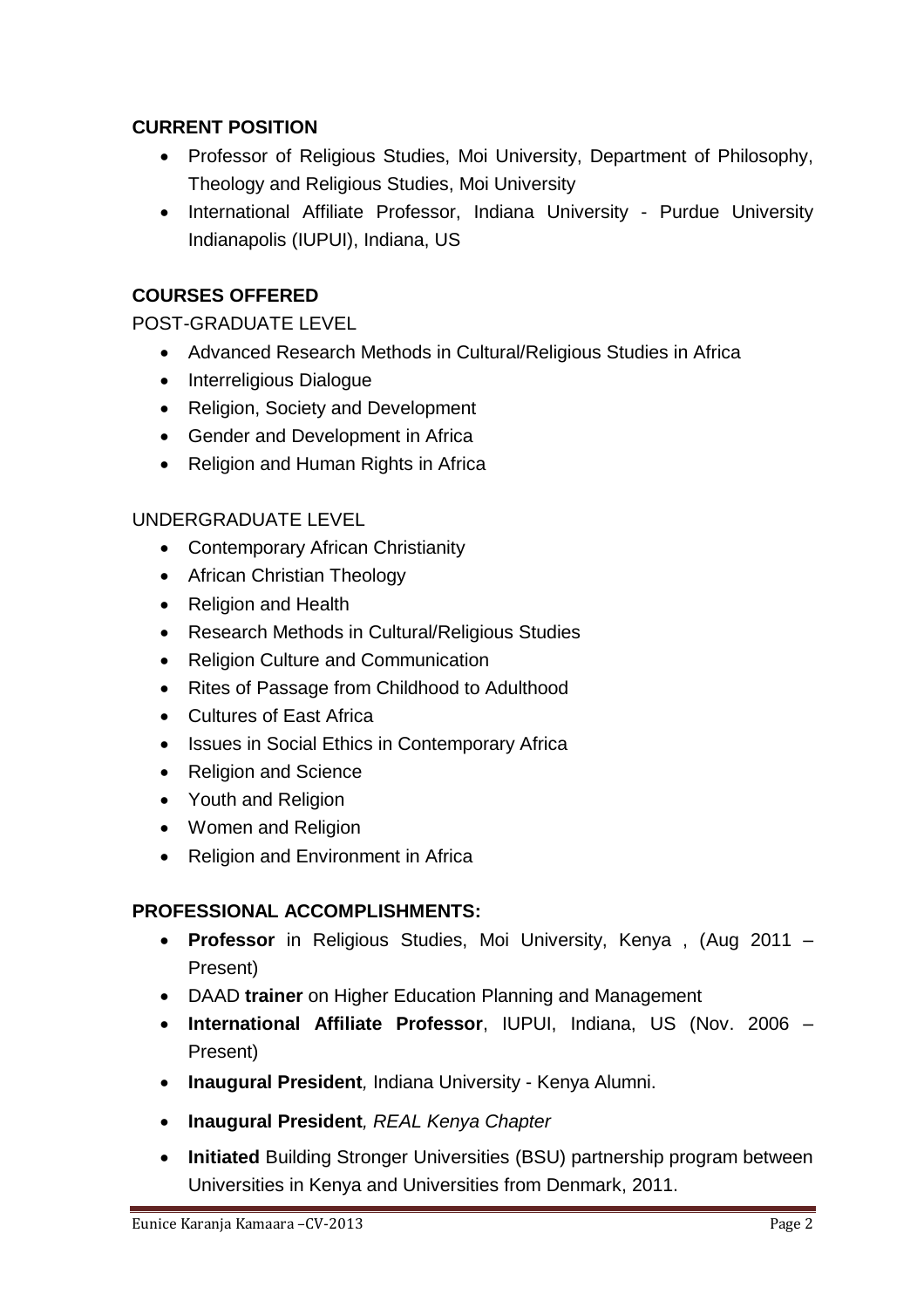- **Initiated** the international partnership between Moi University Main campus and Indiana University Purdue University, Indianapolis, 2005.
- **Visiting Professor** in Anthropology and Religious Studies, Indiana University - Purdue University Indianapolis (IUPUI), Indiana, US (August 1, 2008 – May 31, 2009).
- **Visiting Researcher** Institute for Research in Social Issues, School of Liberal Arts, IUPUI, Indiana, US (August 1, 2008 – 31<sup>st</sup> May 2009).
- Abstract **Reviewer**, International AIDS Scientific Conference
- **External Examiner**, Department of Philosophy and Religious Studies, University of Nairobi, (Current)
- **External Examiner**, Department of Philosophy and Religious Studies, Maseno University, Kenya (Current)
- **External Examiner**, Masinde Muliro University, Kenya (Current)
- **External Examiner**, University of Kwazulu Natal, South Africa (current).
- **External Examiner**, University of Zimbabwe, Zimbabwe (current).
- **Head**, Department of Philosophy and Religious Studies, Moi University (August 2005-2008)
- **Member Representing Africa**, World Council of Churches Working Group on Ethics and Biotechnology, (1999 – Present)
- **Member** of International Advisory Board on Global Visits
- **Member**, Moi University Fundraising Committee of University Council, (1999 – Present)
- **Member**, Moi University MOU Drafting Committee of University Senate, (1999 – Present)
- **Member**, Moi University Workshops Committee, 1999 Present
- **TOT Consultant** on Youth Empowerment, HE Planning and Management, Gender, Youth Reproductive/Sexual Health and HIV/AIDS, Holistic Health.. 1996 - present
- **Consulted** for:
	- (i) United States Aid for International Development Kenya (USAID)
	- (ii) Education Development Centre Inc. (EDC, Massachusetts, US)
	- (iii) Development Training Services (dTS), USA.
	- (iv) Hivos International, Amsterdam, The Netherlands
	- (v) UNFPA Regional Office for Africa
	- (vi) Institute of Development Studies, UK.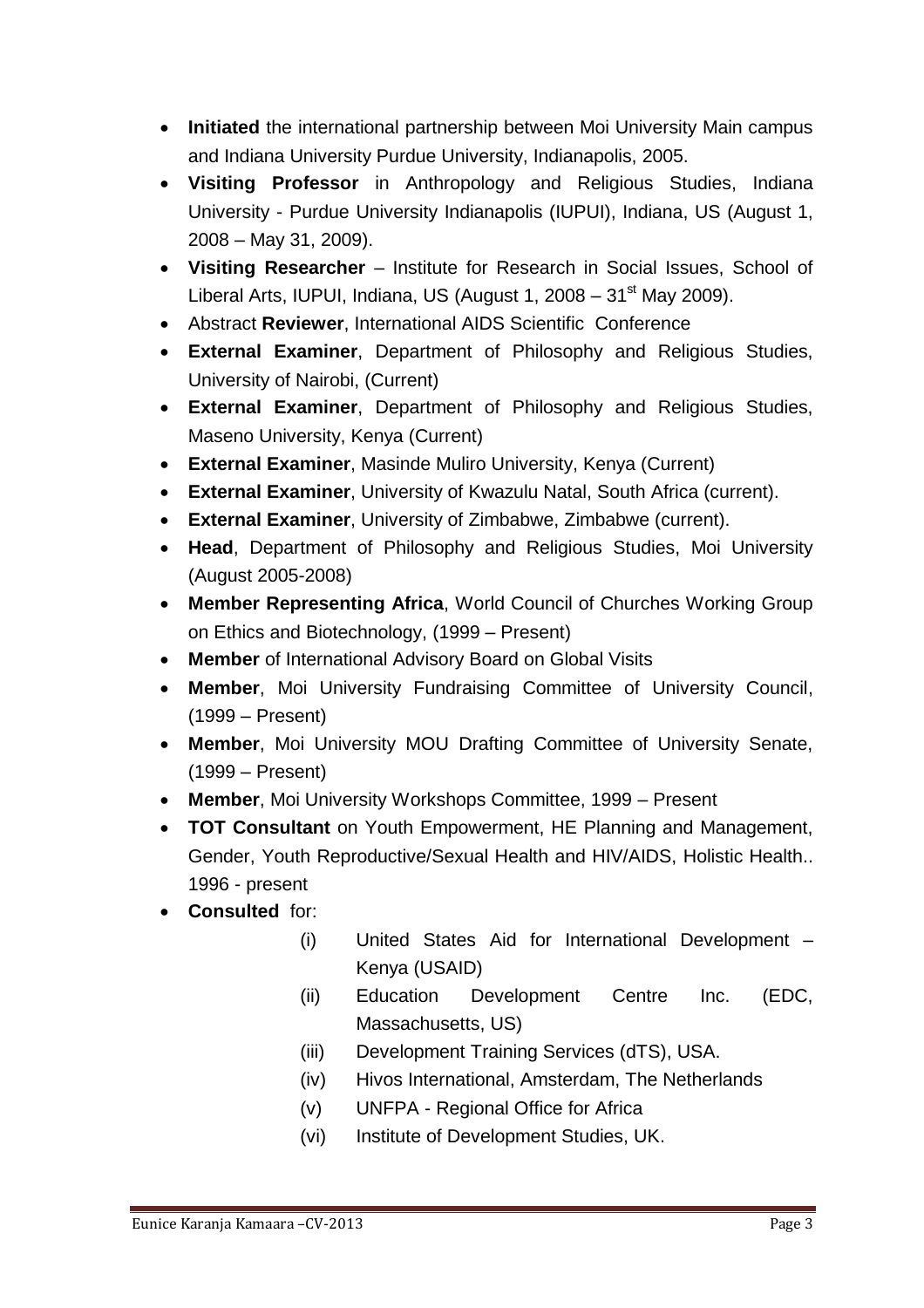- (ii) Association of African Women in Research & Development (AAWORD)
- (iii) Maendeleo ya Wanawake, Kenya.
- (iv) The Reformed Church of East Africa North Rift.
- (v) MU HIV/AIDS Awareness and Control Unit (MUHAACU)
- (vi) All Africa Conference of Churches (AACC)
- (vii) The National Council of Churches in Kenya (NCCK)
- (viii) Catholic Justice and Peace Commission for Africa
- **Senior Lecturer** in Religion, Moi University (1999-Feb. 2006)
- **Lecturer**, Department of Religion, Moi University (1994 1999)
- **Tutorial Fellow**, Moi University (1993 1994)
- **Graduate Assistant,** Moi University (1992 1993)
- **Graduate Teacher,** Mother of Apostles Seminary, Eldoret (1989-1990)
- **Member**, Editorial Board of AMECEA Gaba Publications, [www.gabapubs.org](http://www.gabapubs.org/) Contact: [gabapubs@africaonline.co.ke](mailto:gabapubs@africaonline.co.ke)
- **Member**, Advisory Board of the Kenya Studies Review. Contact: *Kenya Studies Review* Department of History, Central Washington University, 400 University Way Ellensburg WA 98926 United States, Email Contact: [amutabim@cwu.edu](mailto:amutabim@cwu.edu)
- **Reviewer**, *African Journal of Business Management* www.academicjournals.org/ AJBM, Contact: ajbm-acadjourn@gmail.com
- **Reviewer**, *AJOBE, Journal of Business Ethics in Africa,* South Africa, [www.benafrica.org](http://www.benafrica.org/) Address: [info@benafrica.org](mailto:info@benafrica.org)
- **Reviewer**, *Missionalia*, Journal on Mission, contact: Ms Lee-Anne Roux, [articles@missionalia.org.za,leeanne@missionalia.org.za](mailto:articles@missionalia.org.za,leeanne@missionalia.org.za) Tel: (012) 429- 4665, Fax: (012) 429-4619
- **Reviewer**: *Theologia Viatorum*, Journal of Theology of the University of Limpopo (Turfloop Campus), B-Block 0007, P/Bag X1106, SOVENGA 0727; Editor"s contact - [helene@unorth.ac.za](mailto:helene@unorth.ac.za)
- **Reviewer**, Journal of Peace, Gender and Development Studies , Contact person: Eghele Akwavbiokpene [<jpgds@interesjournals.org>](mailto:jpgds@interesjournals.org) www.interesjournals.org/JPGDS
- **Reviewer**, *Journal of Constructive Theology*, Departments of African Theology and Gender &Religion, University of KwaZulu-Natal, Editor: Professor Isabel Apawo Phiri <Jct@ukzn.ac.za>
- **Coordinator**, AMPATH Research Group on Social & Behavioral Sciences
- **Coordinator**, BA Curriculum Review SASS, 2007, Moi University
- **Member**, Committee, Moi University HIV/AIDS Policy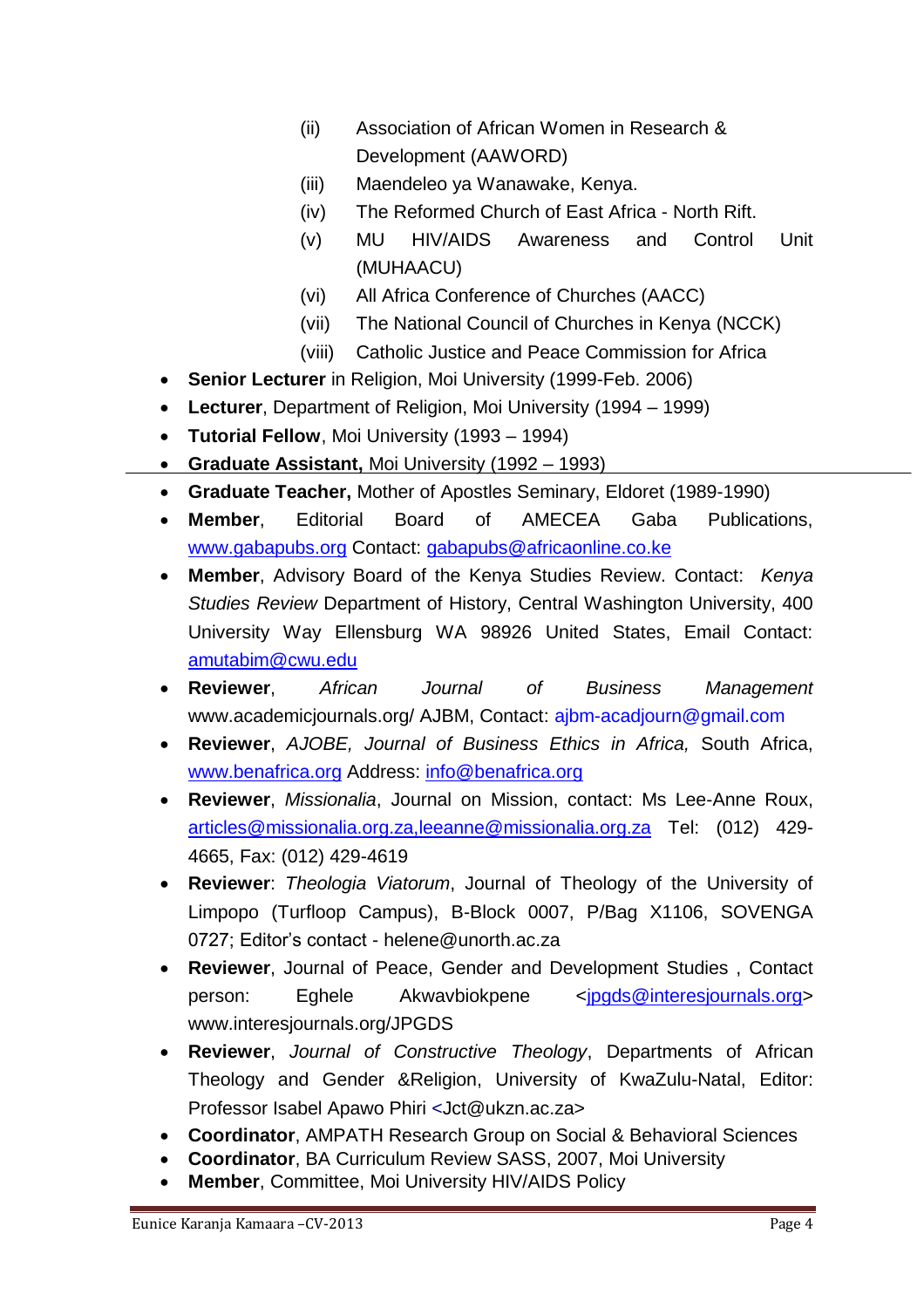- **Member**, Committee, Moi University Research Policy
- **Member**, Committee, Moi University Sexual Harassment Policy
- **Member**, Committee, Moi University Quality Assurance Policy
- **Founder** Member, Moi University HIV/AIDS Control Unit

### **EXPERIENCE IN STUDENT & YOUTH AFFAIRS**

- Currently **Member***,* Board of Directors, Church World Service International whose focus is youth and children
- Currently **Member***,* Board of Advisors, AIESEC
- 2009- Present *-* **Patron**, Moi University Peace Units Program
- 2003 Present: Served in **Student Disciplinary** Committees
- 2003 2007: **Advisor**, Moi University Student Association
- *2000-Present* **Advisor***,* I Chose Life Program
- *2000 – 2007 –* **Advisor***, Moi University Know Aids Society*
- *2009 – Present -* **Advisor** on Community, Tumaini Centre, Eldoret
- *2008 -* **Member**, Board of Governors, Wareng Secondary School, Eldoret
- *1996 - Present -* **Member**, Education Committee, John 23rd Catholic Parish, Eldoret.
- *1996 – Present:* **Advisor***,* Catholic Youth Association
- *2000- Present:* **Member**: Board of Advisors, National Youth Guidance and Counseling Centre for Information Dissemination on Education, Health & Career P. O. Box 6234-00200,City Square, Nairobi, Kenya. Email. [nygca@yahoo.co.uk](mailto:nygca@yahoo.co.uk)
- 2008- *Present*: **International Relations Advisor** of the League of Young Professionals.
- *2004 – Present:* **Coordinator***,* African Christian Initiation Program (ACIP) http://africanchristianinitiationprogram.community.officelive.com/default.asp x
- *2004 – Present:* **President,** Gender and Development Network (Eldo-GADNET)
- *1993-2003:* **Organizer**, Moi University "Ladies to Ladies Talk" & Social Forums, Annual International Women"s Day

# **CONTRIBUTION IN COMMUNITY**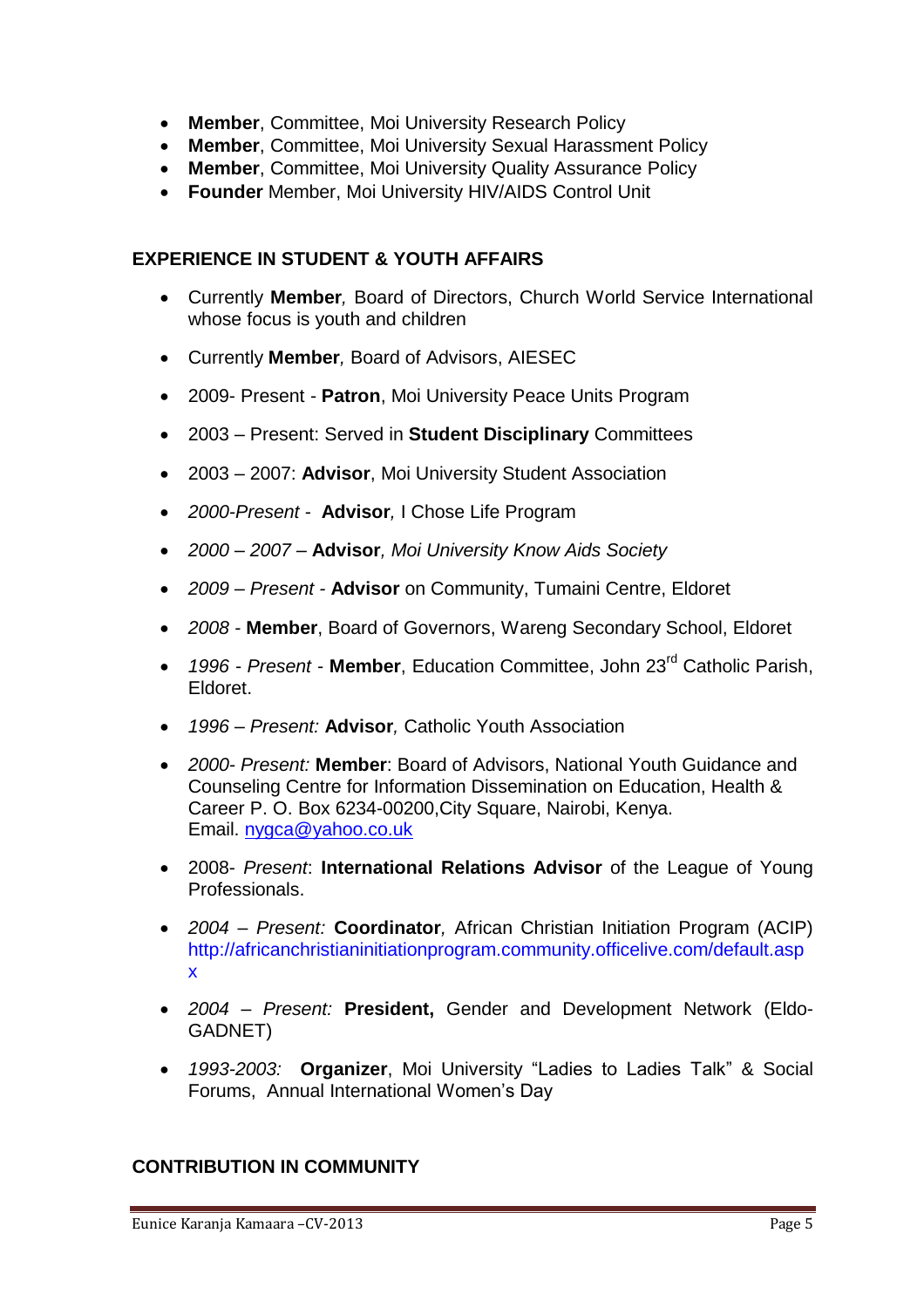- *Member, Africa Region Representative,* International Board of Directors, Church World Service International.
- *Member,* National Gender Advisory Board for HIV Vaccine Research, Ministry of Health, Office of the Director of Medical Services, Afya House, Cathedral Road, P.O. Box 30016, NAIROBI.
- *Member:* 2001- 2010 Decade to Overcome Peace, Program of the World Council of Churches, Member of the Living Letters Team Visit To Sri Lanka, 3-13 August, 2007.
- 3-13 August 2007.*Director,* Board of Governors, Elgon View College, P.O. Box 2340 – 3000, ELDORET, Kenya. elgonviewc@yahoo.com

# **PAPER PRESENTATIONS**

## Local Seminar Papers

Presented over 100 local seminar papers throughout Kenya on various aspects of Gender, Religion and Development in Africa.

## International Seminar Papers

Presented over 100 international seminar papers on Gender, Religion and Development in Africa in various parts of the world.

# **RESEARCH GRANTS, AWARDS & FELLOWSHIPS**

- **Principal Investigator,** Impact Assessment of the Giving Hope Empowerment Methodology of Church World Service (on-going negotiations targeting US \$ 500,000)
- **Co-Project Coordinator**, *Wanjiku Project*, Sponsored by Ford Foundation, 2011 - 2012. US \$ 30,000
- **Principal Investigator,** Pilot Study on Youth and Children Empowerment in Kenya – Funded by Church World Service Eastern Africa, 2011- 2012. worth US \$ 30,000.
- **Gender, Civil Society and Governance Specialist**, Mid-term Evaluation of the Kenya Civil Society Strengthening Program (KCSSP) by Development & Training Services, Inc. (dTS) for USAID-Kenya, 2009- 2010, worth US.\$ 300,000.00
- **Team Leader and Holistic Health Expert**, Western Region (North Rift, Western and Nyanza Provinces) "Multi-Sectoral Assessment of Youth at Risk in Kenya" by Education Development Centre for United States Agency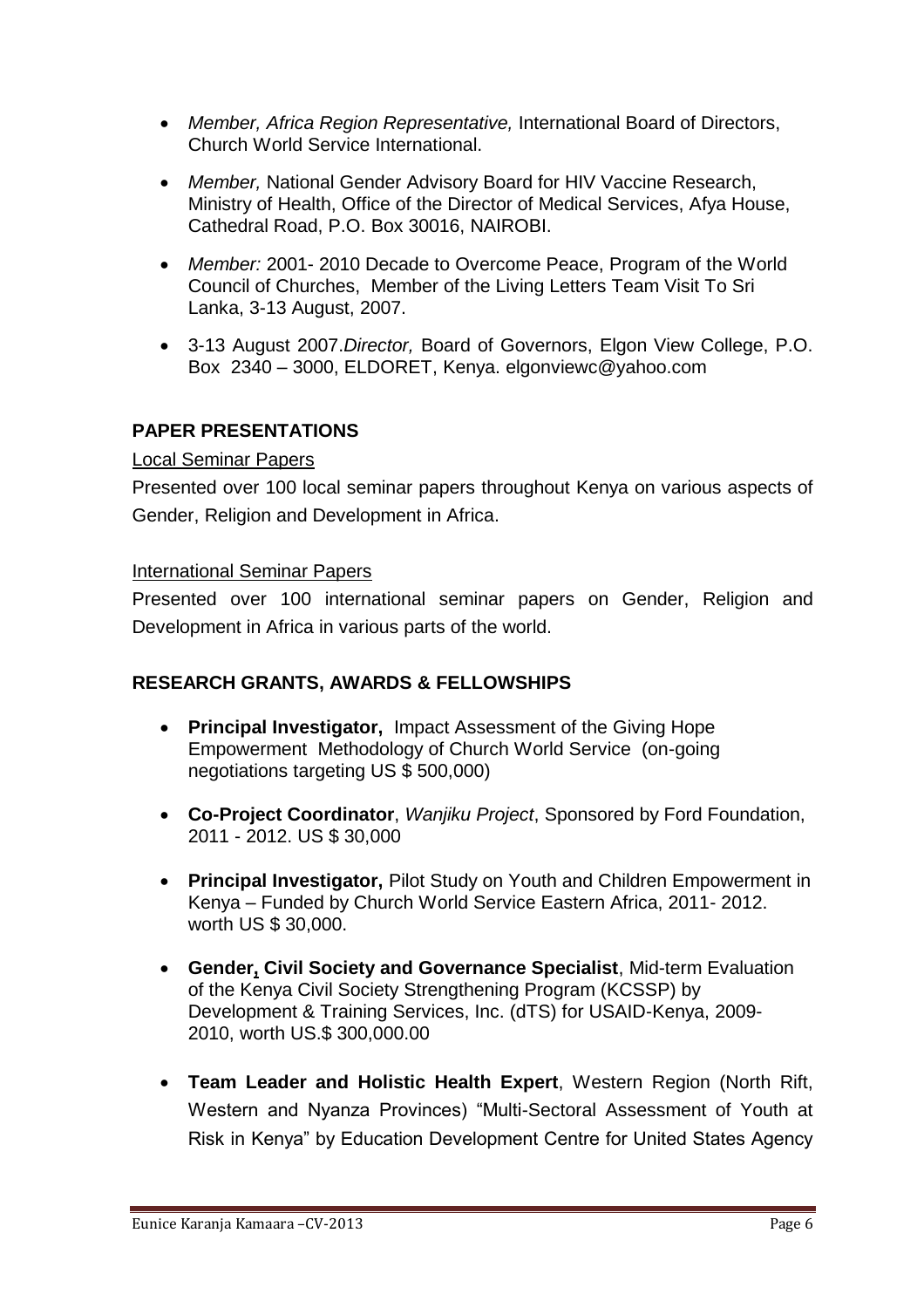for International Development (USAID), July – August 2009, worth US.\$ 200,000.00

- **Coordinator**, Fulbright Hayes Program, Indiana University US Kenya Program -2009, 2010, 2011, 2012 - Worth US \$100,000 annually.
- **Researcher,** Global Feminist Theology, Immersion Collaborative Program between Kenya and the United States of America (Loyola University - Chicago) June – July 2009, Award, US \$ 40,000.
- **Fellow** of the International Institute of Education at Indiana University Purdue University Indianapolis (IUPUI), August 2008- May 2009, worth US \$ 45,000 in addition to full benefits and allowances. (travelling, housing office space, technical support, research supplies and expenses).
- **Co-Principal Investigator** in collaborative pilot study between Moi University, Indiana University, US, and Missouri University in US, on the Role of traditional Medicine in the Management of HIV and AIDS in Western Kenya. Nov 2007 – 2009. worth about US\$ 100,000.
- **'Living letter**" of the World Council of Churches Project, *Decade to Overcome Violence, 2001 – 2010.*
- **The World Bank, McNamara Fellowship Principal Investigator,** "Improving Reproductive Health in Kenya: The Need for Youth Programs", The World Bank: McNamara Fellowship, 1997, US \$ 10,000 award.
- DAAD International Deans" Course **– Training on Higher Education Reforms and Strategic Management,** May 5-18 2007 (Berlin, Germany), 1-3<sup>rd</sup> October, 2007 (Nairobi- Kenya) and February 9-16 2008 (Addis Ababa, Ethiopia).
- The African Gender Institute Fellowship, 2002, Cape Town, South Africa.
- Scholarship for OSSREA Gender Training Institute on Gender Mainstreaming, 2006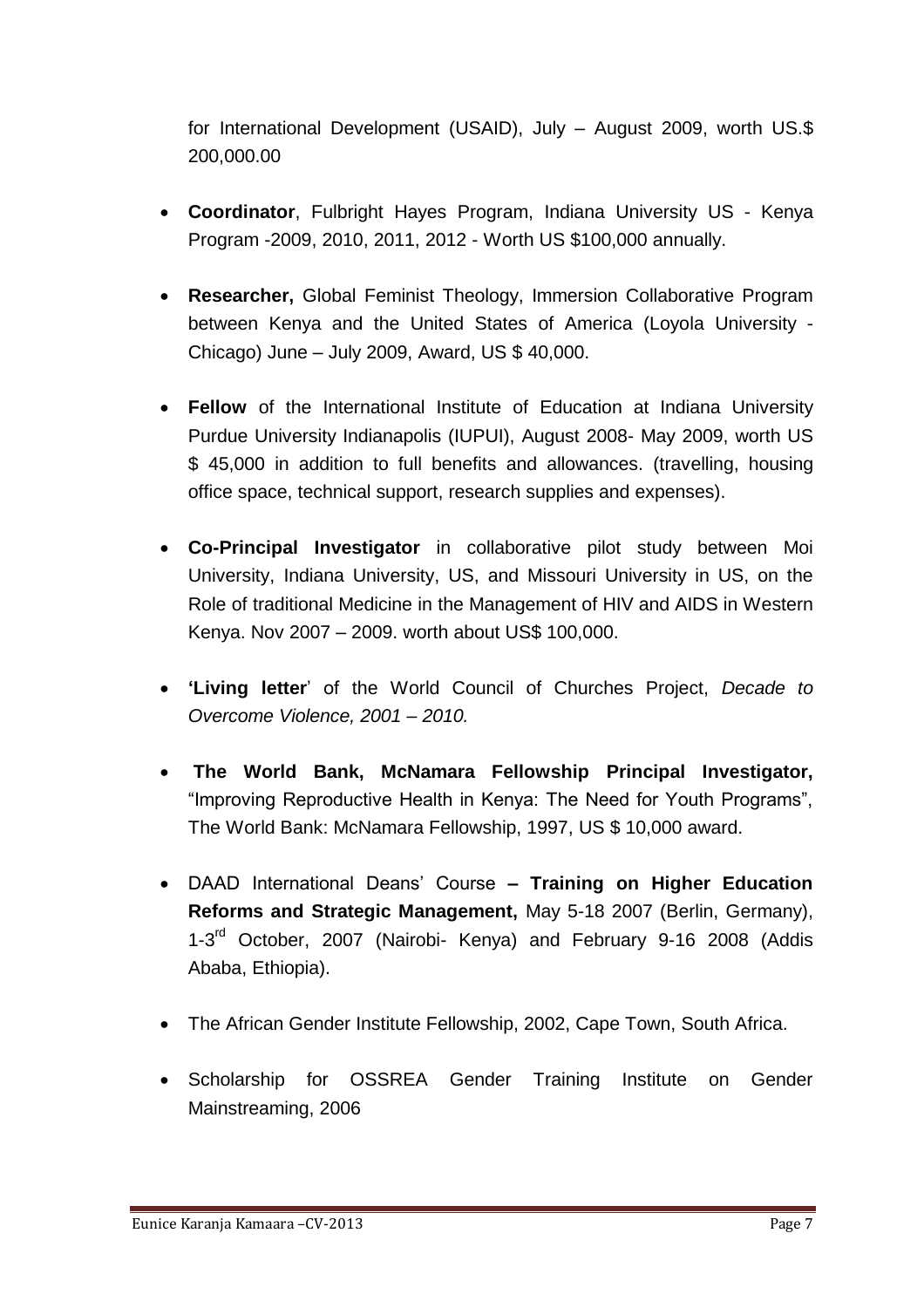- AAWORD Kenya Research grant: "The Role of Women in Promoting Family Planning in Kenya: A Case Study of Eldoret" unpublished report, 1994-96.
- Ford Foundation Grant to AAWORD –Kenya Chapter. **Principal Researcher** in Central Province on " HIV/AIDS and its Impact on Kenyan Families" AAWORD- Kenya Research 1998-2002, Worth US \$ 100,000.
- AAWORD Continental Research Award, **Principal Investigator,** : "The Impact of Economic Reforms on Gender Relations in Kisumu Slums", AAWORD-Continental Report, 2000-2001. A summary of this research report is published as a Chapter in AAWORD, *Gender, Economic Integration, Governance and Methods of Contraceptives* AAWORD Book Series No. 2002-3 AAWORD: Dakar, Senegal, US \$ 10,000.
- Ford Foundation Grant to AAWORD Kenya**: Co-Principal Investigator** *Women's Political Leadership in Kenya*: *Involvement Challenges, and the Way Forward*. Published report, Nairobi: AAWORD 1998.
- Partial scholarship from Moi University: "Gender Relations and Youth Sexual Activity and the Role of the Church in Kenya" Doctoral Thesis, Moi University Eldoret, 2003.
- Sub contracted by the University of Nairobi as Researcher in the North Rift Region of Kenya: "Radio Listening Groups Project in Uasin Gishu and Its Environs" Unpublished report for the Department of Distance Education, University of Nairobi, Kenya, 1998.
- Won over **fifty (50)** travel and subsistence grants to attend and participate in international conferences on gender, religion and development through out the world from Ford Foundation, SIDA, AAWORD, DAAD, WCC, UNFPA, OSSREA, ISREV, ESF, and PAAA among others.
- Full M Phil Scholarship award by Moi University, Eldoret Kenya. "Some Socio-economic Implications of Catholic Teachings on Family Planning on Families in Eldoret" M.Phil Thesis, Moi University, Eldoret, 1992.

# **LIST OF PUBLICATIONS**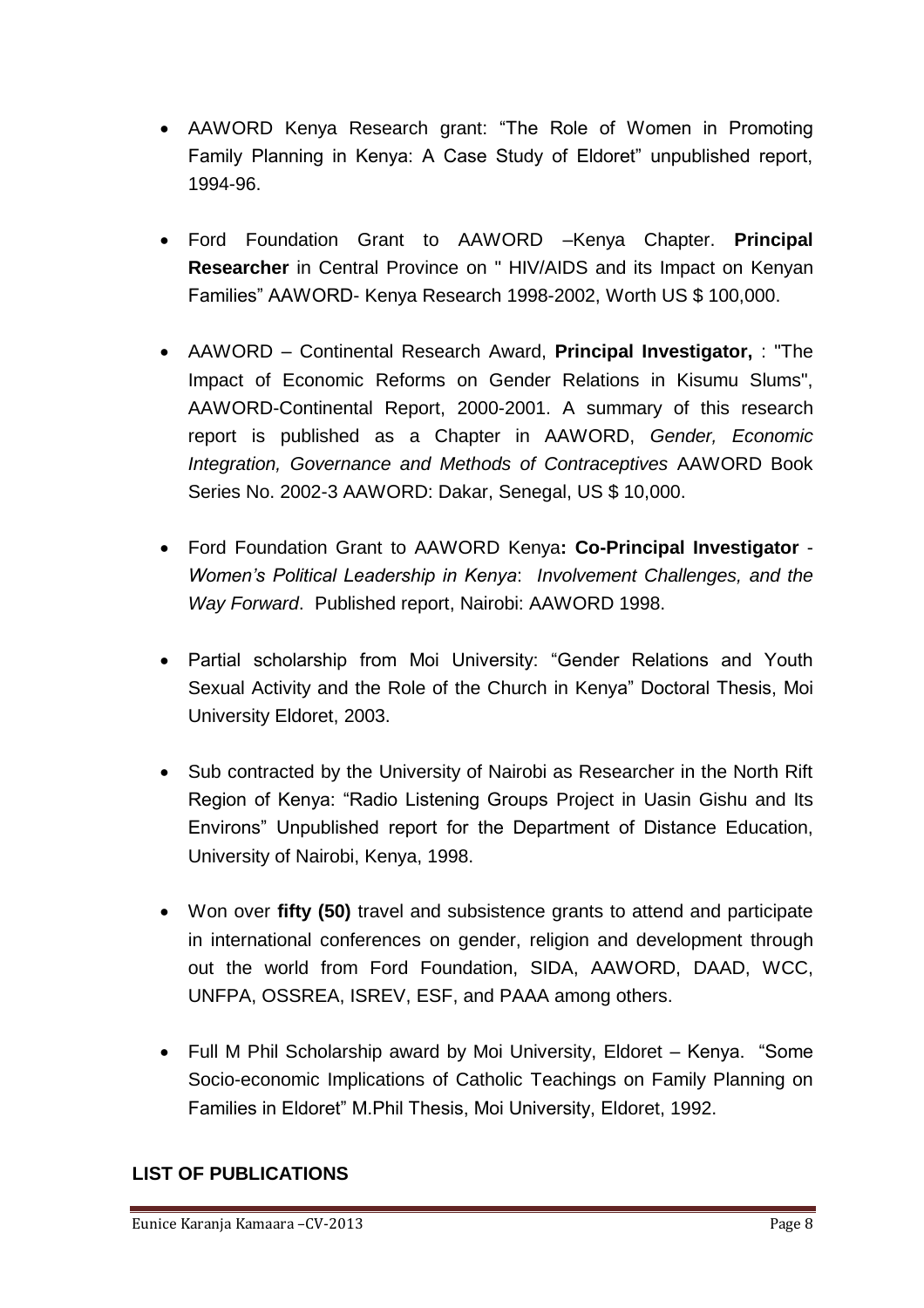## **Books**

- 1. Munguti, Kaendi and Eunice Kamaara, (Eds.) (1999) *Situation Analysis of the Family in Kenya: An Annotated Bibliography* Nairobi: AAWORD.
- 2. Kamaara, Eunice Karanja, (2005) *Gender Relations, Youth Sexual Activity*  and *HIV/AIDS: A Kenyan Experience* Eldoret: AMECEA Gaba publication, 2005.
- 3. Kamaara, Eunice, Gregor Wolbring, Kim Yong-Bock, Philip Lee, Martin Robra, and others, (2005). WCC publication, *Science Faith and New technologies, Transforming Life,* Vol. 1 Convergent Technologies, Geneva: WCC, Dec 2006. [www.wacc.org.uk/wacc/publications/news/](http://www.wacc.org.uk/wacc/publications/news/)
- 4. Kamaara, Eunice and others, (2007). *Transforming Life* Vol. II Human and Agricultural Technology, Geneva, WCC, Dec 2007. [www.wacc.org.uk/wacc/publications/news/](http://www.wacc.org.uk/wacc/publications/news/)
- 5. Byamugisha, Gideon, Eunice Karanja Kamaara and others (2010). *Church Communities Confronting HIV and AIDS,* London: SPCK.
- 6. Steinitz, Lucy and Eunice Karanja Kamaara, *My Life –Starting Now: Knowledge and skills for young adolescents,* Oxford: Strategies for Hope Trust, 93 Divinity Road, Oxford, 2010.
- 7. Kamaara Eunice, and others, *ACIP Jewels for Life: My Treasure*, Nairobi: Downtown Printers, 2012.
- 8. Mwase Isaac M.T. & Eunice K. Kamaara, *Theologies of Liberation and Reconstruction,* Nairobi: Acton Publishers, 2012.

#### **Chapters in Edited Books**

- 1. Kamaara, Eunice, (1996) "Religion, Ethnicity, and Democracy in Kenya" Chapter in B.A. Ogot (ed.) *Ethnicity, Nationalism and Democracy in Africa* Maseno: Maseno University Press, pp. 151-157.
- 2. Kamaara, Eunice, (2000) "The Effects of Structural Adjustment Programmes on Women"s Health in Kenya" a Chapter in Prah, Kwesi Kwaa and Abdel Ghaffar Mohammed Ahmed (eds.) *Africa in Transformation: Political and Economic in Africa* Vol. II Addis Ababa: OSSREA, 2000 pp. 289-298.
- 3. Kamaara, Eunice, (2001) "Kiswahili Proficiency for Effective Evangelisation and Theological Education" Chapter in Naomi Shitemi and M. Noordin (eds.) *Kiswahili; A Tool for* Development: The Multidisciplinary Approach". Eldoret: Moi University Press pp. 47-52.
- 4. Kamaara, Eunice, (2002) *et al* "The Implications of Economic Reforms on Gender Relations: The Case of Poor Households in Kisumu Slums" A Chapter in AAWORD, *Gender, Economic Integration, Governance and*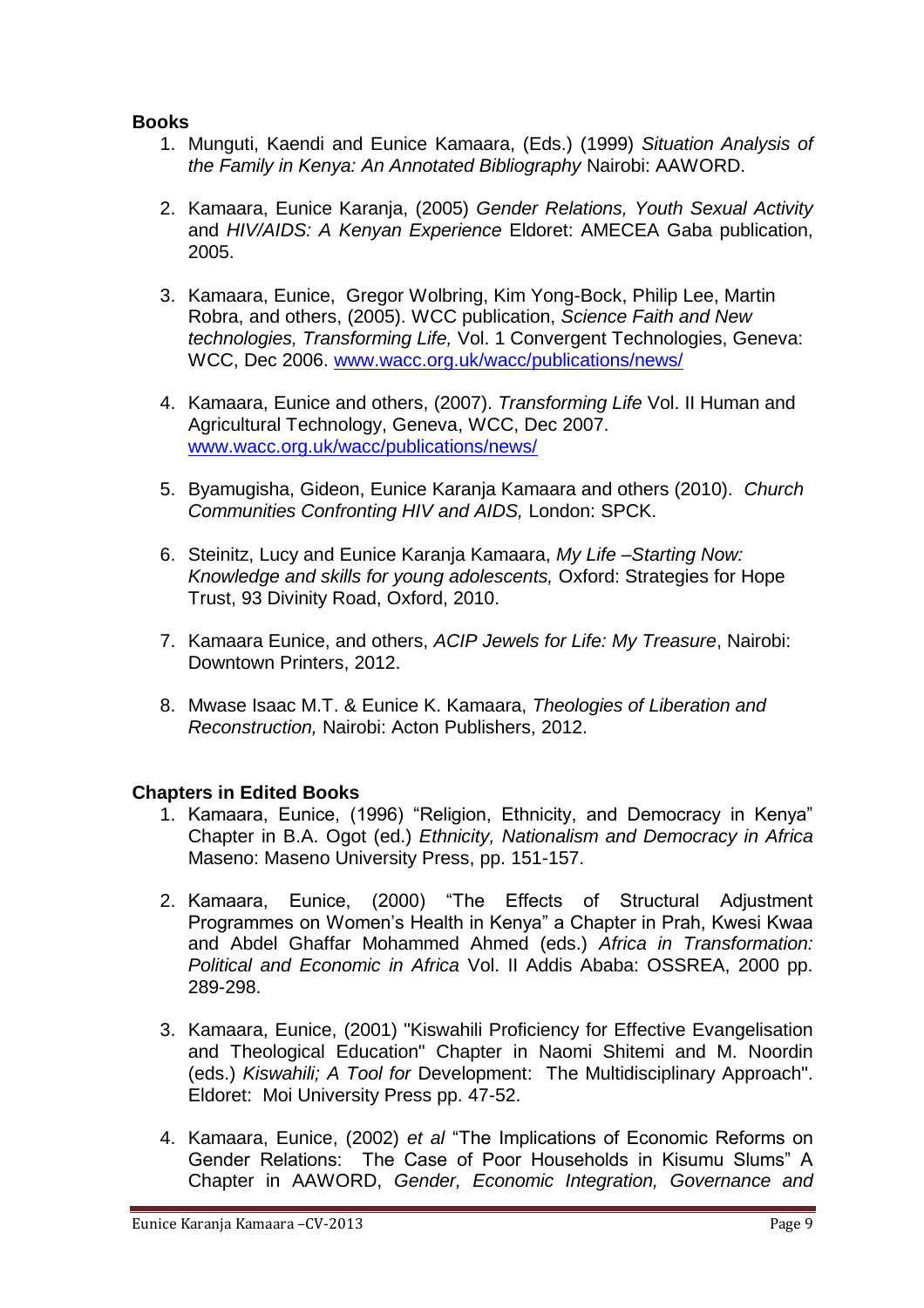*Methods of Contraceptives* AAWORD Book Series No. 2002-3 AAWORD: Dakar pp. 13-43.

- 5. Kamaara, Eunice, (2002) "Globalization and Ethnic Nationalism in Kenya" chapter in *Ethnicity in an Age of Globalization* edited by Deirdre Carabine and Lawrence L. Ssemusu, Nkozi: Uganda Martyrs University Press, 2002, pp. 148-160.
- 6. Kamaara Eunice Karanja, (2003) "Causes and Dimensions of Conflict from an African Inland Churches' Perspective", a chapter in Getui, Mary and Wasye" Musyoni, *Overcoming Violence: A Faith Based Response* Nairobi: NCCK, pp73-86.
- 7. Kamaara, Eunice, (2004) "Challenges of Globalization to Theological Studies in Higher Education in Africa" in edited by Some, David and Khaemba *Globalisation and Higher Education in Africa* Eldoret: Moi University Press, 2004.
- 8. Kamaara, Eunice, (2004), "A Comparative Analysis of the Principle of Competition in Ethics and the Principle of Love in Christian Ethics in Africa" A Chapter in *Shareholder Value and the Common Good: Essays on the Objectives and Purposes of Business Ethics,* edited by David Lutz and Paul Mimbi, Nairobi, Strathmore university Press and the Konrad Adenauer foundation). Pp70-84.
- 9. Kamaara, Eunice (2005) "Religion and Socio-Political Change in Kenya: 1978-2003" in *Church and State Relations* edited by J.N.K. Mugambi, Nairobi: Acton publishers.
- 10.Kamaara, Eunice, (2005), "Some Ethical Dilemmas Facing African Christian Families in the Context of HIV and AIDS in Kenya" in Mary N. Getui (Ed.) *Responsible Leadership in Marriage and Family*, (Nairobi: Acton Press).
- 11.Kamaara, Eunice Karanja, (2006), "Developing an Anti-Violence Ethos: The Role of Christianity in Africa" *Peace or Violence: The ends of Religion and education?* Ed. J. Astley, M. Robbins and L. Francis, Caerdydd: University of Wales Press.
- *12.*Kamaara, Eunice (2008), " Some Ethical Dilemmas Facing African Christian Families in the Context of HIV/AIDS in Kenya" in *Responsible Leadership in Marriage and family* edited by Mary N. Getui, Nairobi: Acton publishers. pp.77-88.
- 13.Kamaara, Eunice., (2009), "The Impact of HIV and Aids on Vulnerable Groups: Children, Youth, Women and the Elderly in the AMECEA Region" in *A Holistic approach to HIV and AIDS in Africa* Edited by Kato, Joseph, Marco Moerschbacher, and Pius Rutechura
- 14.Kamaara, Eunice Karanja., "That Women May Live and Live abundantly: Some Challenges of Adherence to ART among Women in Kenya and the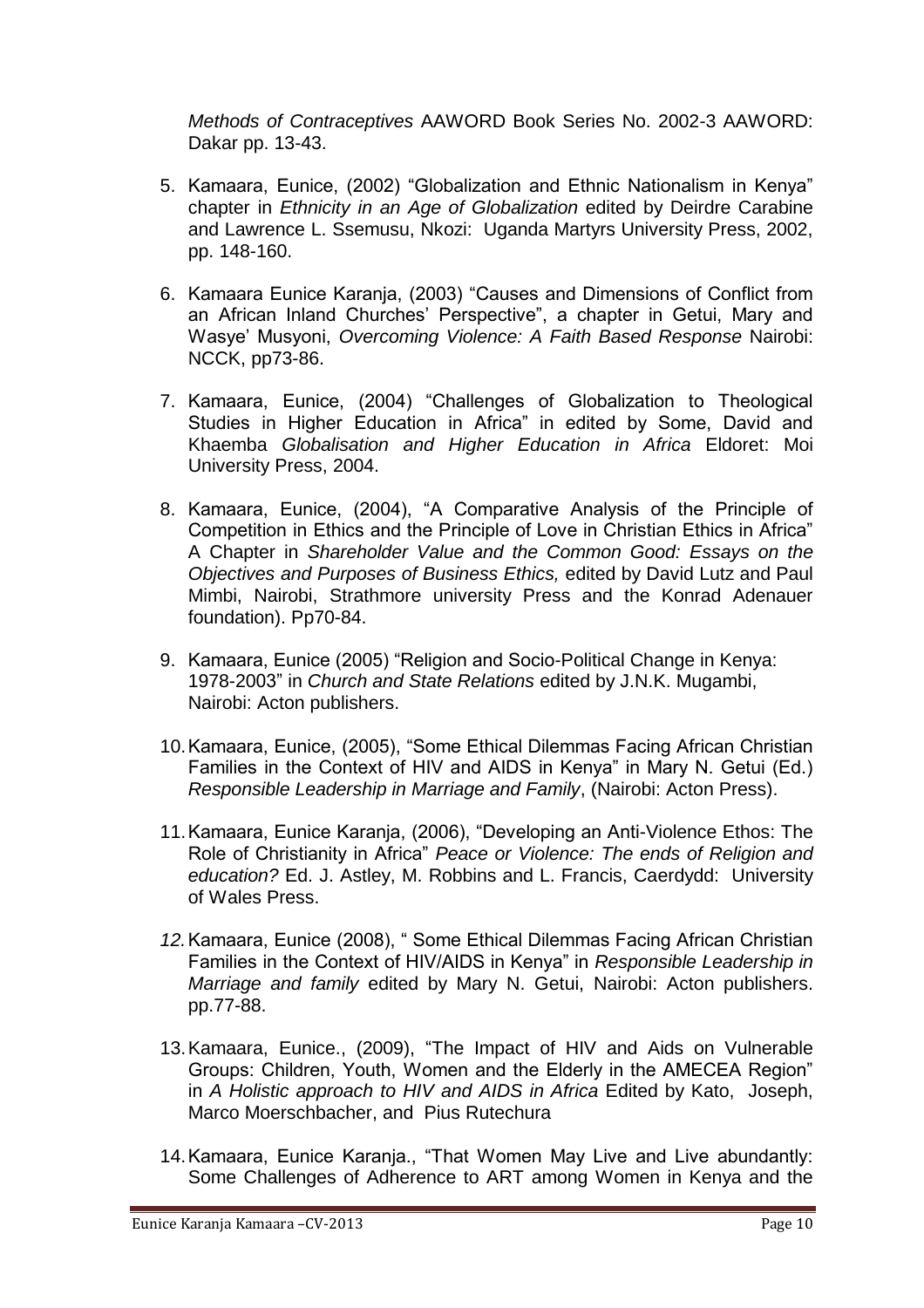Role of the Church" Chapter One in *Compassionate Circles: African women theologians Facing HIV* Edited by Ezra Chitando and Nontando Hadebe, Geneva: EHAIA, 2009.

- 15.Kamaara Eunice and Joyce Nyairo (2010), "Ruined Lives: An Analysis of Gender Relations, Youth Sexual Behavior and HIV/AIDS in the early 21<sup>st</sup> Century Kenya" Chapter eleven, in Burton, Andrew and Hélène Charton-Bigot (Eds), *Generations Past: Youth in Eastern Africa,* Athens: Ohio University Press, pp. 262 – 278.
- 16.Kamaara, Eunice Karanja., (2010), "The role of inter-religious education in fostering peace and development: an African perspective" in International Handbook of Inter-religious Education Series: *[International Handbooks of](http://www.springer.com/series/7477)  [Religion and Education](http://www.springer.com/series/7477)* Vol. 4 edited by Engebretson, K.; de Souza, M.; Durka, G.; Gearon, L. London: Springer.
- 17.Kamaara, Eunice Karanja., (2011), "Towards a culture of Quality Management at SASS, Moi University: Changing Lecturers attitudes to students assessment/QM", in *Challenges for faculty management at African Higher Education Institutions* edited by Mayer, Peter *et al*., University of Applied sciences, pp. 15-31.
- 18.Kamaara, Eunice Karanja and Anne Njoroge, "Ethical Challenges of International Research in Africa" in Mugambi, Jesse N.K. and David Lutz (eds.) *Applied Ethics in Religion and Culture: Contextual and Global Challenges*, Nairobi: Acton Publishers, 2012.
- 19.Kamaara, Eunice & Naomi L. Shitemi, "Towards Kenyan Identity and Ethos: Harmony in Differentiated Otherization" in *Recontextualizing Self and Other Issues in Africa: The Practice of a Conference*, edited V-Y Mudimbe, London, Nairobi: Africa World Press, 2013.
- 20.Kamaara Eunice and Samuel Mbugua Mwaura, (2013), "Towards Poverty Alleviation and Socio-economic Justice in a Globalized Context: Lessons from Kenya and the Social teaching of the Roman Catholic Church" in Africa After Fifty Years, Edited by Amutabi Maurice, Toyola Falola and Sylvester Gundona, New Jersey: Africa World Press, Inc.

#### **Contribution to International Dictionaries**

 Kamaara Eunice, (2010) "Family in Eastern Africa" in The Cambridge Dictionary of Christianity (CDC), Cambridge: Cambridge University Press.

# **Articles in Refereed Journals**

- 1. Shitemi, Naomi L.. Nderitu Wanjeri, and Eunice Kamaara, "Is there therapeutic misconception in HIV/AIDS and clinical research in Western Kenya? in *Journal of AIDS & Clinical Research*,….
- 2. Kamaara, Eunice, (1994) "The Ethics of Christian Love as the Basis of Universalism" in *African Ecclesial Review* Vol. 36 No. 6, Eldoret: AMECEA Gaba Publications, pp.379-391.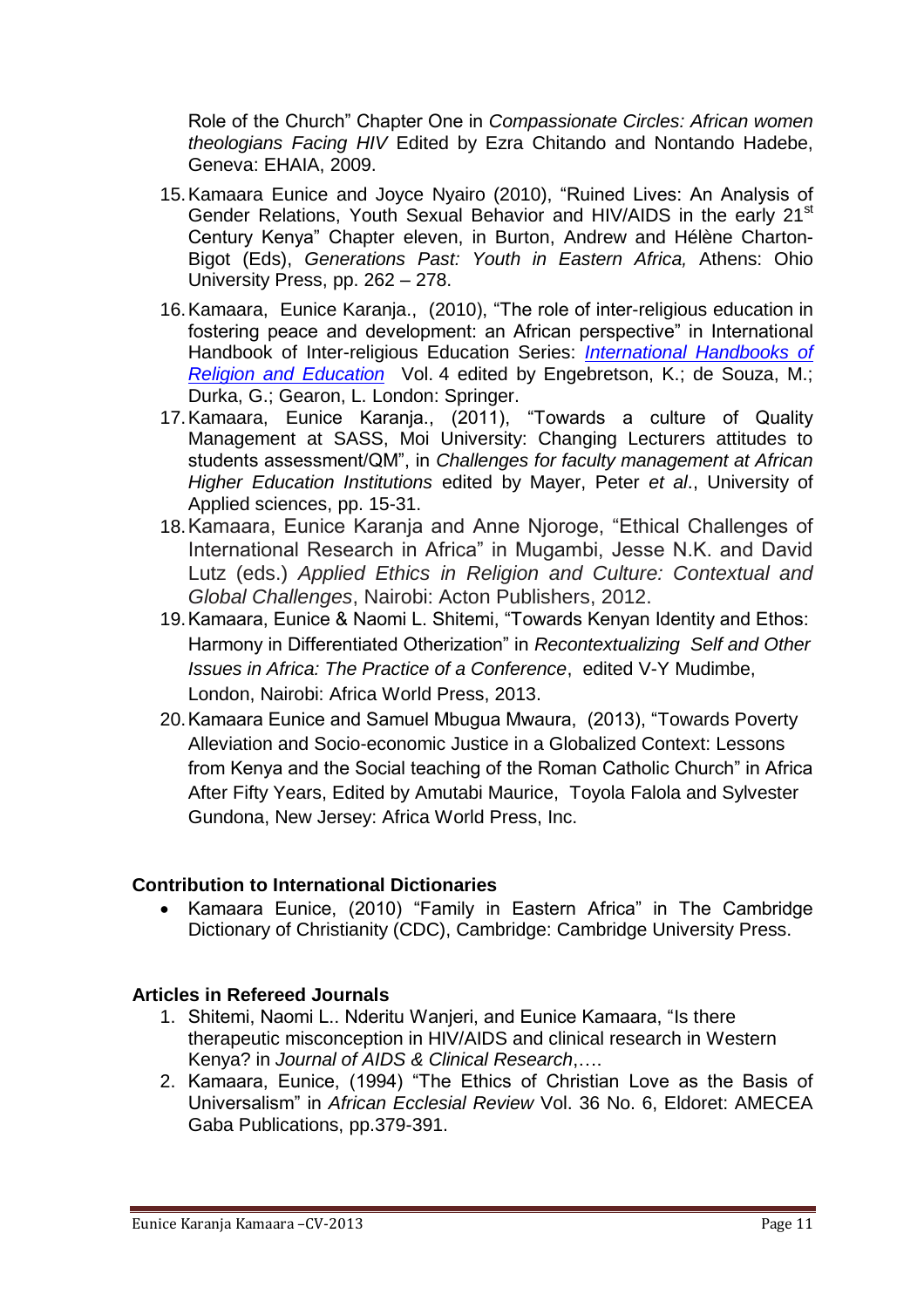- 3. Kamaara, Eunice, (1994) "Catholic Teachings on Family Planning Today: A Critical Analysis" in *Journal of African Christian Studies,* Vol. 10 No. 4, Nairobi: Catholic University of Eastern Africa, pp 29-42.
- 4. Kamaara, Eunice, (1995) "Some Constraints of Family Planning in Kenyan Cities" in *Journal of Eastern African Research and Development* Vol. 25 Nairobi: Gideon S. Were Press, pp 64-75.
- 5. Kamaara, Eunice, (1995) "Being Moral in an Immoral Society" in *African Journal of Evangelical Theology* Vol. 14.1, Machakos: Scott Theological College, pp 25-31.
- 6. Kamaara, Eunice, (1996) "A Critical Assessment of SCCs in Eldoret" in *Journal of African Christian Studies*, Vol. 12 No. 1 Nairobi: Catholic University of Eastern Africa, pp 2-9.
- 7. Kamaara, Eunice, (1996) "The African Christian Woman: Pillar of the Home" in *African Ecclessial Review* Vol. 38 No. 2, pp 89-97.
- 8. Kamaara, Eunice, (1997) "SAPS and Female Reproductive Health" in *Journal of Opinion* Vol. XXV/2, pp 16-19.
- 9. Kamaara, Eunice, (1998) "The Influence of Christianity on the African Concept of God in *AFER* Vol. 40 No. 1, Eldoret: Amecea Gaba Publications.
- 10.Kamaara, Eunice (1998)., "Old People are People: the Need to Prepare in Fiscal and Non-fiscal Areas" in *Gerontechnology: A Sustainable Investment in the Future* edited by J. Graafmans, V. Taipale and N. Charness, IOS Press, Helsinki, pp 445-449.
- 11.Kamaara, Eunice, (1999) "Discrimination of Female Adolescents in Kenya" in *Journal of Reproductive Health Matters* Vol. 7. No. 14, November 1999, Oxford: Blackwell Science Ltd, pp130-133.
- 12.Kamaara, Eunice, (1999) "Symbolic Interactionism, Sexual Relations and Marital Conflicts in Kenya: A Gender and Christian Theological Perspective" in *Transafrican Journal of History* volume 29, 1999, pp97-121.
- 13.Kamaara, Eunice, (2001)"Reproductive and Sexual Health Problems: A Challenge to the Church", in http://our world.compuserve.com/homepages/rhmjournals/contents.htm.
- 14.Kamaara, Eunice, (2000) "The Role of the Christian Church in Socioeconomic and Political Development in Kenya" in *Journal of Third World Studies* Americus, Georgia, Fall, pp 165-176.
- 15.Kamaara, Eunice, (2000) "Symbolic Interactionism and Marital Conflicts in Kenya", in *Journal of Eastern African Research and Development,* Nairobi: Gideon S. Were Press.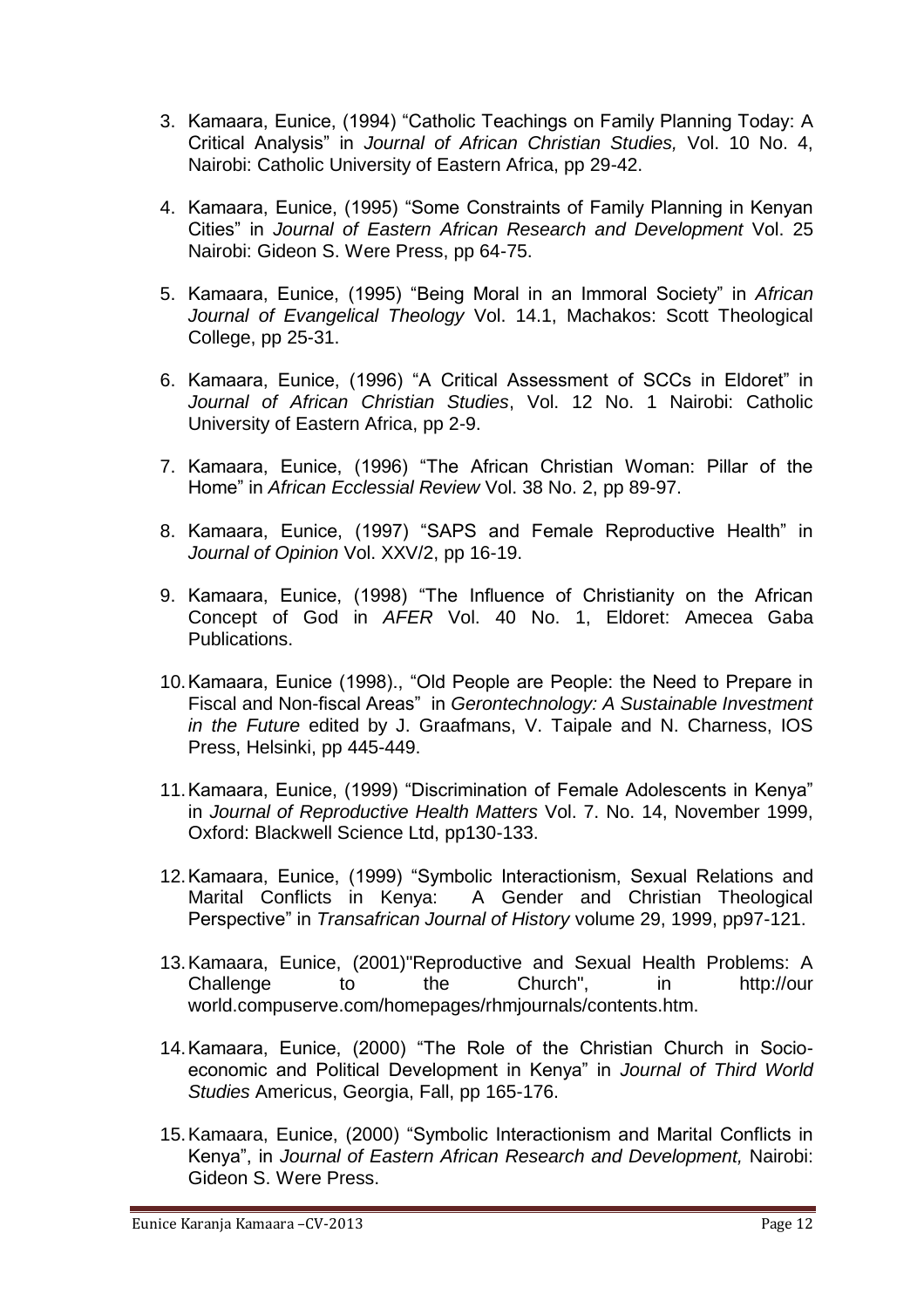- 16.Kamaara, Eunice, (2000) "The Challenges of Social Change to the African Family and the Mission of the Church in Kenya" in *African Christian Studies* Vol. 16 No.4, December 2000.
- 17.Kamaara, Eunice, (2001) "Christian Ethnic Nationalism in Africa: A Challenge to the Church", http://www.incore.ulst.ac.uk.
- 18.Kamaara, Eunice, (2002) "*Thooma Ngucerie India: Uhindi kuhutio* Pulicat" (How Globalisation Destroys Livelihoods in India) in *Mwihoko* Journal of the Catholic Diocese of Murang"a February - May 2002
- 19.Kamaara, Eunice, (2003) "Moral Problems in Africa: A Challenge to the Church of Christ" in *African Ecclesial Review*, Vol. 45, No. 3, September 2003.
- 20.Kamaara, Eunice, (2003) " Perceptions on Human Rights from the Social Teaching of the Church: the Case of Women"s Rights in Kenya in *The East Africa Journal o f Human Rights and Democracy*, Issue 1, No. 1, September 2003.
- 21.Kamaara, Eunice, (2004) "From Competition to Complementarity: controlling Gender Violence in Africa" Forthcoming in *Wome*n *and Development* by the Women"s Institute of Makerere University
- 22.Kamaara, Eunice, (2004) "Stigmatization of Persons Living with HIV/AIDS in Africa: Pastoral Challenges" in *African Ecclesial Review*, March 2004- Vol. 46-Number, pp 35-53.
- 23.Kamaara, Eunice Karanja,(2004) " From Competition to Complementarity: Gender Reconstruction in Africa" *CTC Bulletin,* Bulletin on the Program Area on Faith, Mission and Unity (Theological Concerns), Christian Conference of Asia, Vo. XX, No. 3 December 2004, pp 77-81.
- 24.Kamaara, Eunice, (2005), "The Challenges of developing a HIV/AIDS Policy for Institutions of Higher Learning in Africa" in Journal of Business Ethics in Africa (AjoBE).
- 25.Kamaara, Eunice Karanja, (2004) "Morality and Development: The Need to Restructure Higher Education for Development in Africa" in *Panorama: International Journal of Comparative Religious Education and Values,* Vol 16, Summer/Winter 2004, pp. 95-104.
- 26.Wairagu, Francis and Eunice Kamaara, "Terrorism and the Contemporary Church "in *African Ecclesial Review,* Vol. 48 No. 2 June 2006 pp 2=30.
- 27.Kamaara Eunice and Mary Kamaara,(2005) "Abortion and HIV/AIDS: A Human rights Perspective" in *African Ecclesial Review,* March-June 2005 – Vol. 47 – Nos. 1 &2, pp 44-56.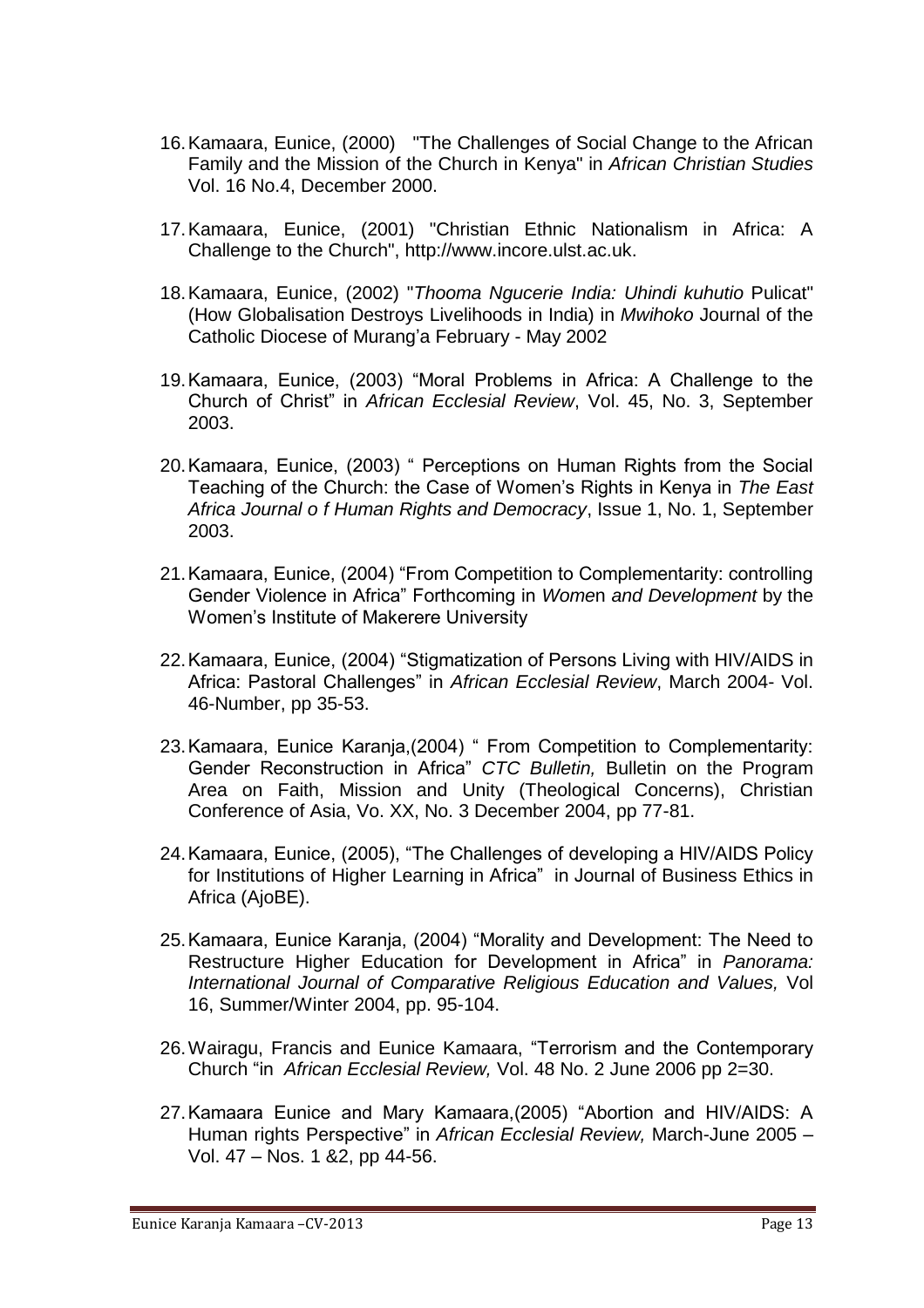- 28.Kamaara, Eunice Karanja, (2006) " Complex Science but Simple Issue: The Roman Catholic Perspective to Genetic engineering and Medical Ethics" in *Theologies and Culture,* Journal of the FORMOSA Christianity and Culture research Centre of Chang Jung Christian University, Taiwan Vol. III. No. 1 June 2006.
- 29.Kamaara Eunice Karanja, Naomi Shitemi and Gilbert Nduru, (2007) "Religion, Culture and Environment: an African Feminist Perspective" in *Theologies and Culture,* Journal of the FORMOSA Christianity and Culture research Centre of Chang Jung Christian University, Taiwan Vol. IV. No. 1 June 2007, pp169-194.
- 30.Kamaara, Eunice, (2007), "Some Challenges of Globalization to the African Family", in *Ikamva, International Journal of Social sciences and Humanities* Vol 1 (2) 2007, pp 75-91.
- 31.Kamaara, Eunice. (2008), "The Challenge of Religious Education towards Justice and Peace" *Panorama*, Volume 20, Winter 2008, pp.53-72, Wolfenbuttel, Germany, ISSN-No 0937-8219.
- 32.Kamaara, Eunice and Mary Nyangweso, (2009) "Contextual Theology and Gender Reconstruction in Kenya" in *Theologies and Culture,* Journal of the FORMOSA Christianity and Culture research Centre of Chang Jung Christian University, Taiwan Vol. VI. No. 2 December 2009. pp 110-133.
- 33.Kamaara, Eunice Karanja, *et al*., "Doing Theology in the Context of Globalization: African Perspectives" in *Concilium*, 2010/1, London: SCM Press, 2010.
- 34.Kamaara, Eunice., "Towards Christian National Identify in Africa, in *Studies in World Christianity* 16.2 (2010): 126–144, Edinburgh University Press [www.eupjournals.com/sw](http://www.eupjournals.com/sw) Available online.
- 35.Melissa Browning, Eunice Kamaara, and others, "Listening to Experience, Looking Towards Flourishing: Ethnography as a Global Feminist Theo/Ethical Praxis, in *Practical Matters, Journal of Ethnography and Theology*, Issue 3, Spring 2010.
- 36.Kangethe. S., Eunice Kamaara , AM Mutema, and SK. Pemba , Quality Assurance in Institutions of Higher Learning: a Case of students Course Evaluation at Moi University" in *International Journal of Professional Practice* Volume 2, Issue 4, October-December 2011.
- 35. Vreeman Rachel, Eunice Kamaara *et al,* "Community Perspectives on Research Consent Involving Vulnerable Children in Western Kenya" in *Journal of Empirical Research on Human Research Ethics*, Vol. 7, No. 4, pp. 44–55. print issn 1556-2646, online ISNN 1556-2654. © 2012 <http://www.ucpressjournals.com/reprintinfo.asp.>
- 38.Kamaara, Eunice Karanja, Elisabeth T. Vasko, and Jeanine Viau, "Listening and Speaking as Two Sides of the Same Coin: Negotiating Dualisms in Intercultural feminist Collaboration" in *Journal of Feminist Studies in Religion*, Vol. 28, Number 2, Bloomington: Indiana University Press, Fall, 2012.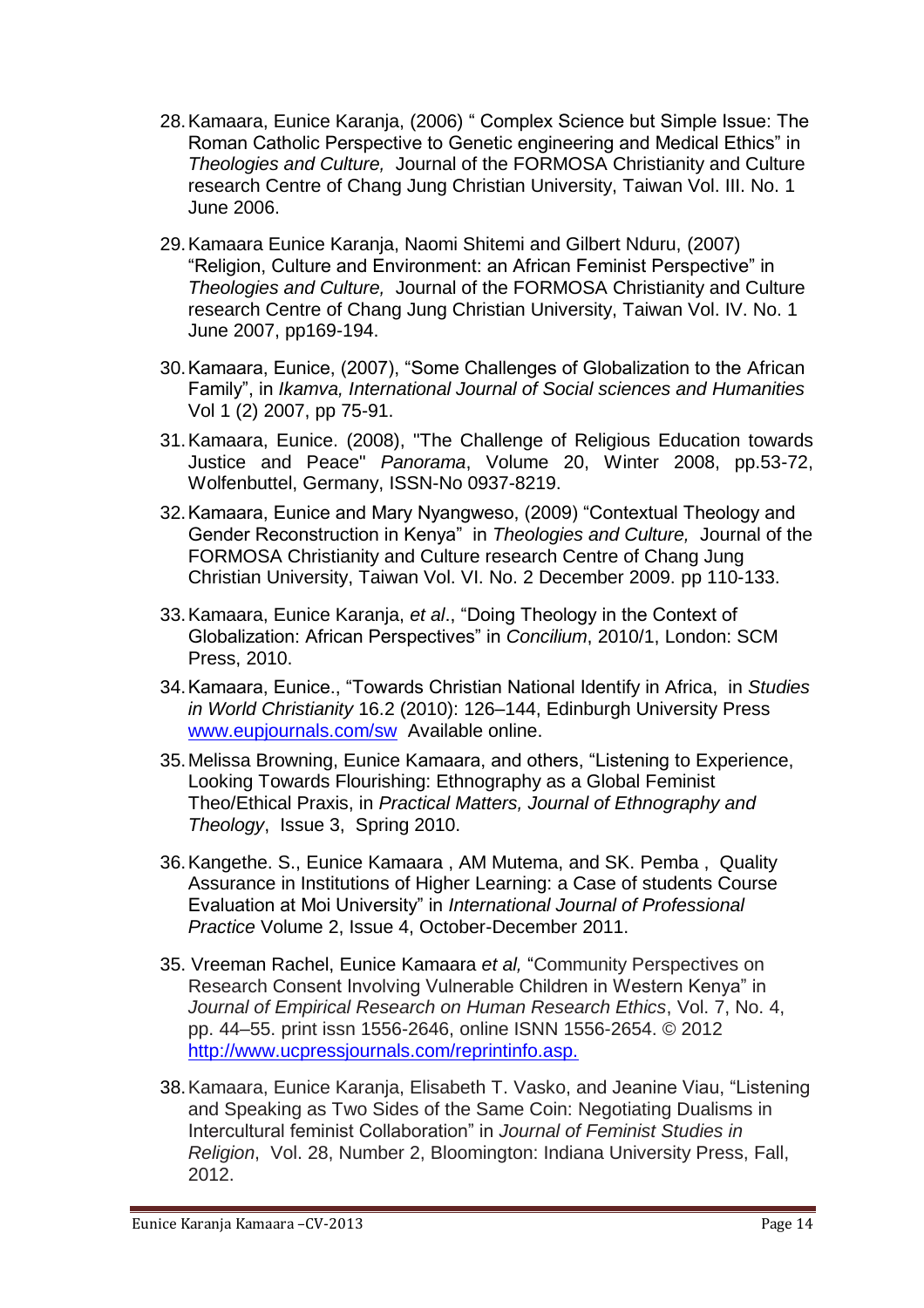# **SELECT GUEST /PUBLIC SPEECHES OVER THE LAST FIVE YEARS**

- "Complex Science but Simple Issue: The Roman Catholic Perspective to Genetic engineering and Medical Ethics" Guest presentation at the World Council of Churches Bossey Seminar on Genetic Engineering and Medical Ethics – Bossey Ecumenical Institute, Geneva, April 26, 2004.
- "Ethical dilemmas of MCFs in the context of HIV and AIDS in Africa" Guest Lecture at Experts meeting on microfinance, an initiative of Hivos Royal Tropical Institute Amsterdam, Thurs April 15, 2004.
- "Critical Assessment of the Impact of Gender Empowerment on Leadership in the African Family Today" Public lecture presented in the Hekima Theological Week, January 2005 at Hekima College, Nairobi.
- "Gender and Youth Sexuality" Guest Presentation at the Tangaza Men"s Gender Initiative at Tangaza College, Nairobi, March , 2008.
- "Critical Assessment of the Impact of Gender Empowerment on Leadership in the African Family Today" Public lecture presented in the Hekima Theological Week held from 5th to 7th January 2005 at Hekima College, Nairobi.
- "Challenges of Gender and Sexuality and HIV/AIDS in Kenya" Public Lecture at Indiana University Purdue University Indianapolis, Oct 16, 2006.
- "Parallels between Public Universities and the Church in the dilemma between "utu", Kenyanhood and Ethnicity" Invited Guest presentation at the Kenya Daad Scholars Annual Meeting, Nairobi, August 8, 2008
- "Jesus Christ in a Bottle: Parallel between Christian Living and Traditional Medicine in Africa" Public Lecture sponsored by the Medical Social Sciences Program on October 13, 2008, Indiana University Purdue University Indianapolis, US.
- "The 2007/08 Post-Election Violence in Kenya: 'Yesterday is Today" Guest Speaker at Women in Science Luncheon, DePauw University, US, November 6, 2008, 2009.
- "Climate Change and Global Poverty: Experiences from Africa and Theological Perspectives" Key Note speaker at the Ecumenical Advocacy Days, Count-Down to Copenhagen, Hilton Mark Centre, Washington DC,  $13-17^{th}$  March 2009.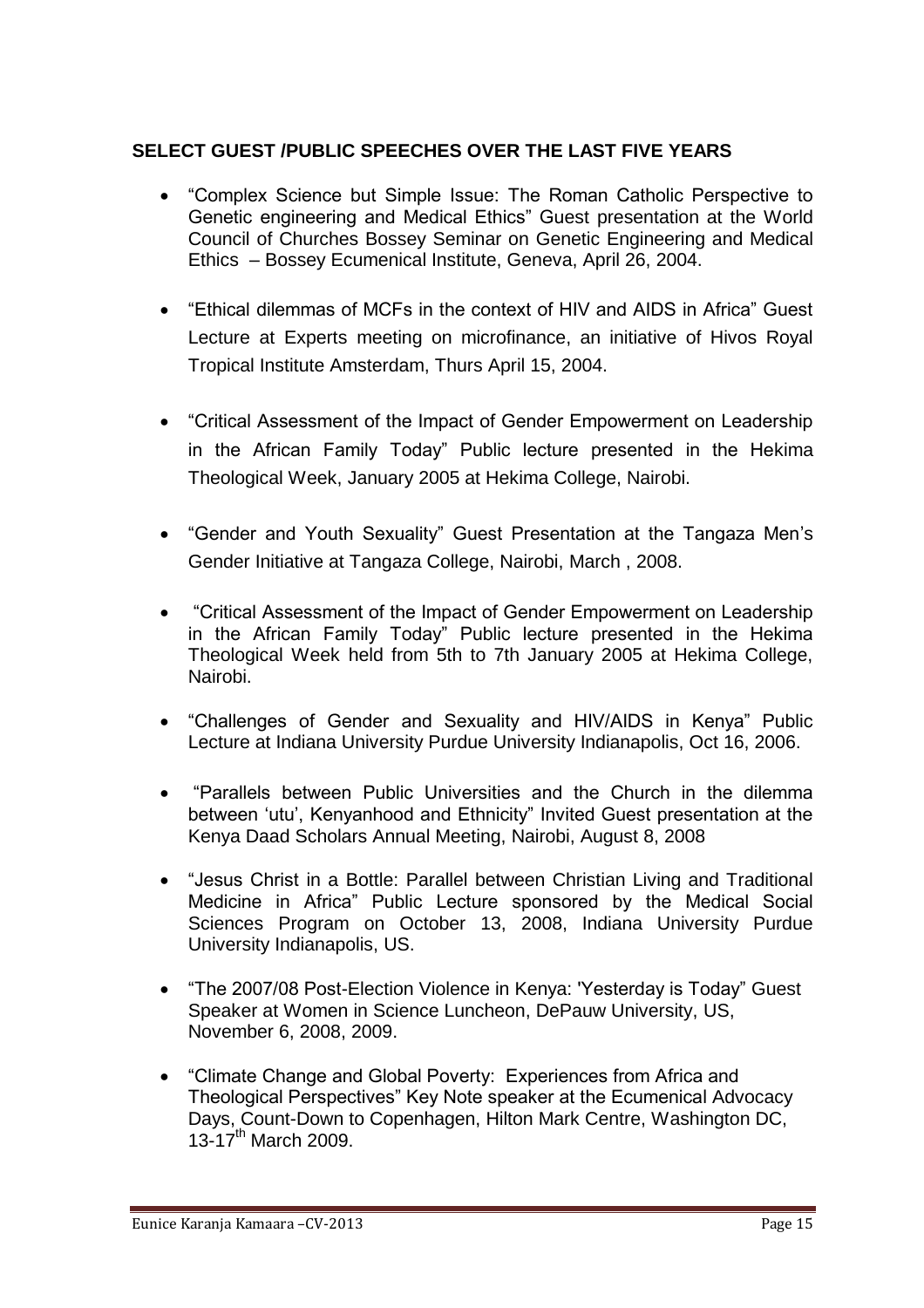- "Use of Traditional Medicine and ART Adherence in the Management of HIV/AIDS in Western Kenya" Public Lecture at Smith College, Amherst, MA., US, 11<sup>th</sup> April 2009.
- "Preliminary Report on Use of Traditional Medicine in the Management of HIV/AIDS in Western Kenya" Public Lecture at Indiana University, South Bend, US,  $18<sup>th</sup>$  April 2009.
- "Stem Cell Research and The Roman Catholic Social Teaching: Some Ethical and Theological Concerns" WCC lecture at Volos Academy in Thessaloniki, Greece, Nov. 10, 2009.
- "Catholicism and Incarnated Identities: Case, Controversies and Questions from Africa" Public Lecture at DePaul University, Chicago, US, April 17, 2013.
- "Ethical and Social Issues in Plant Genetic Engineering in Kenya" Public Lecture at the University of Missouri, Columbia, US, April 25, 2013.

# **RESEARCH SUPERVISION & EXAMINATION**

- Externally examined numerous masters and doctoral theses for Maseno University, University of Nairobi and Egerton University in Kenya and University of Kwazulu Natal and University of Zimbabwe in Southern Africa Region.
- Successfully supervised numerous students at Masters and Doctoral level in the School of Arts and Social Sciences, School of Education, School of Human Resource Development and in School of Public Health on African developmental concerns who have since graduated
- Currently supervising students at Masters and Doctoral level in the School of Arts and Social Sciences, in School of Education, School of Human Resource Development and in School of Public Health on African developmental concerns.
- Examined numerous students Masters and Doctoral theses in and outside Moi University
- Chaired numerous oral defences of Masters and doctoral theses at Moi **University**

#### **CURRENT WORK**

- Teaching, Training, Supervising and **Mentoring** undergraduate and postgraduate students at Moi University.
- **TOT Consultant for DAAD on Higher Education Management –** Training new University Managers
- Training African Researchers on Multi-Method Research for IDS- UK
- Co-editing a book project on articulating *Wanjiku*: *Mwananchi wa* Kenya.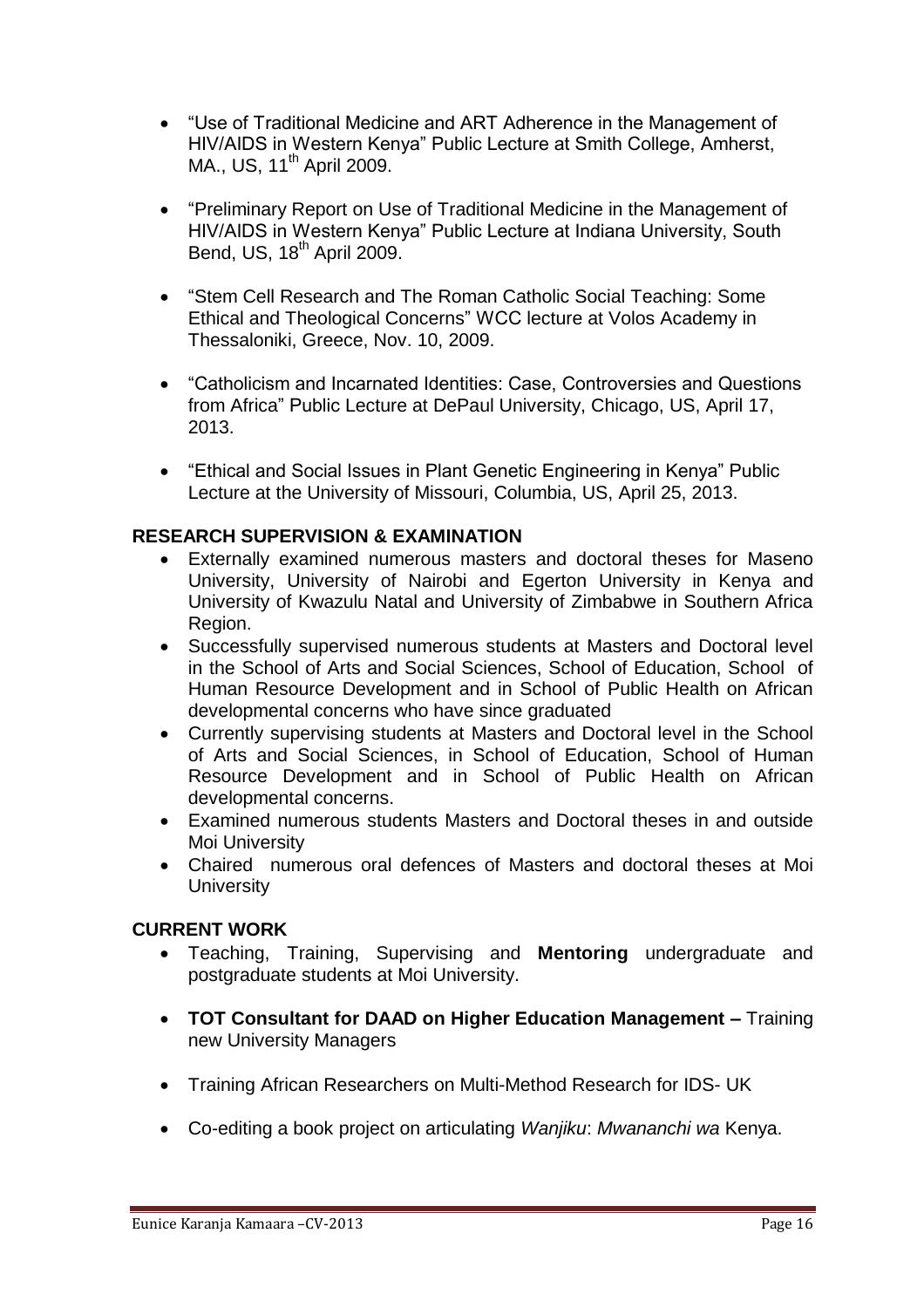- Preparing a Guest Lecture to preset at Depaul University, Chicago due April 2013.
- Planning for a proposed Centre for Clinical Pastoral Education in the School of Medicine with support from Indiana University & Christian Theological Seminary, Indianapolis.
- Working on a book manuscript with Prof. Fr. Jospeh Njino, currently Vice Chancellor of Keriri Women"s University, on Ethics for use in University teaching.
- TOT Consultant on Gender and Development, Youth Reproductive/Sexual Health and HIV/AIDS for various organisations.
- Working with others on African Christian Initiation Program (ACIP) for community participatory development in gender and youth sexuality in partnership with Strategies of Hope – London. http://africanchristianinitiationprogram.community.officelive.com/default.asp x
- Coordinating Global Visits Discussion Forum under Project Perception between Moi University and IUPUI [\(www.globalvisits.org\)](http://www.globalvisits.org/)
- Involved in a Global Gender Project with Globethics [\(www.globethics.org\)](http://www.globethics.org/)
- Involved in Kenya Immersion Project in Partnership with Loyola University in **Chicago**
- Convener, Numerous International Academic Conferences at and outside : Moi University
- Coordinated numerous Study Abroad Programs between America & Europe on one hand and Kenya on the other.
- Working on a research project on Challenges of Informed Consent in International HIV Research in Western Kenya for a Master"s thesis in International Health Research Ethics.

#### **MEMBER OF FOLLOWING PROFESSIONAL BODIES**

- Kenya Daad Scholars Association
- Association of African Women in Research and Development (AAWORD).
- Organisation of Social Sciences Research in Eastern and Southern Africa (OSSREA).
- Academy of Association of Third World Studies (ATWS).
- African Association for the study of Religions (AASR)
- Association for the Study of African American History (ASAHL)
- Pan African Anthropological Association (PAAA).
- Social Science and Medicine Network (SOMA-NET).
- Business Ethics Network of Africa (BEN-AFRICA).